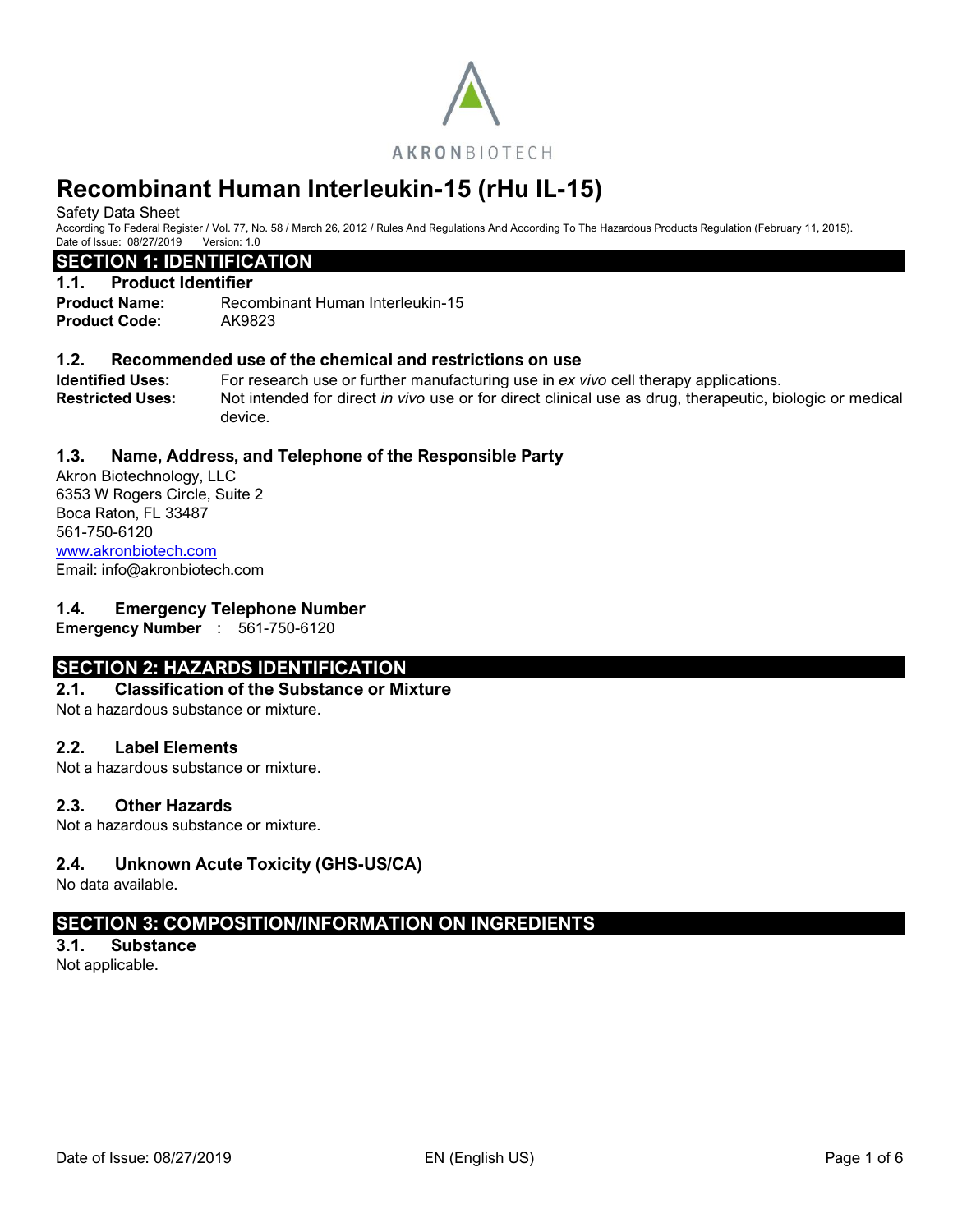Safety Data Sheet

According To Federal Register / Vol. 77, No. 58 / March 26, 2012 / Rules And Regulations And According To The Hazardous Products Regulation (February 11, 2015).

# **3.2. Mixture**

This product contains no substances which are considered to be hazardous to health at their given concentrations.

| <b>Chemical Name</b>                              | Common name and synonyms                                                                                          | <b>Product Identifier (CAS-No)</b> |
|---------------------------------------------------|-------------------------------------------------------------------------------------------------------------------|------------------------------------|
| Recombinant Human Interleukin-15<br>$(rHu II-15)$ | Not applicable                                                                                                    | Not applicable                     |
| Sodium dodecyl sulfate                            | Dodecyl sodium sulfate, Dodecyl sulfate sodium<br>salt, Lauryl sulfate sodium salt, SDS, Sodium<br>lauryl sulfate | 151-21-3                           |
| Mannitol                                          | Mannite                                                                                                           | 69-65-8                            |
| Monosodium phosphate                              | Monosodium<br>dihydrogen<br>orthophosphate,<br>phosphate, Sodium dihydrogen<br>Monosodium<br>phosphate            | 7558-80-7                          |
| Disodium phosphate                                | <b>Disodium</b><br>phosphate,<br><b>Disodium</b><br>hydrogen<br>phosphate, Sodium hydrogen phosphate              | 7558-79-4                          |

# **SECTION 4: FIRST AID MEASURES**

# **4.1. Description of First-aid Measures**

#### **Inhalation:**

Not expected to be an inhalation hazard under anticipated conditions of normal use of this material. Seek medical advice if necessary.

## **Skin Contact:**

Remove contaminated clothing. Rinse affected area with water for at least 5 minutes. Obtain medical attention if irritation develops or persists.

### **Eye Contact:**

Rinse cautiously with water for at least 15 minutes. Remove contact lenses, if present and easy to do. Continue rinsing. Obtain medical attention if irritation develops or persists.

#### **Ingestion:**

Rinse mouth with water. Do NOT induce vomiting. Obtain medical attention.

## **4.2. Most Important Symptoms and Effects Both Acute and Delayed**

Not applicable.

# **4.3. Indication of Any Immediate Medical Attention and Special Treatment Needed**

Not applicable.

# **SECTION 5: FIRE-FIGHTING MEASURES**

# **5.1. Extinguishing Media**

**Suitable extinguishing media:** Use water spray, alcohol-resistant foam, dry chemical or carbon dioxide. **Unsuitable extinguishing media:** No data available.

# **5.2. Special Hazards Arising From the Substance or Mixture**

No data available.

# **5.3. Advice for Firefighters**

Standard procedure for chemical fires.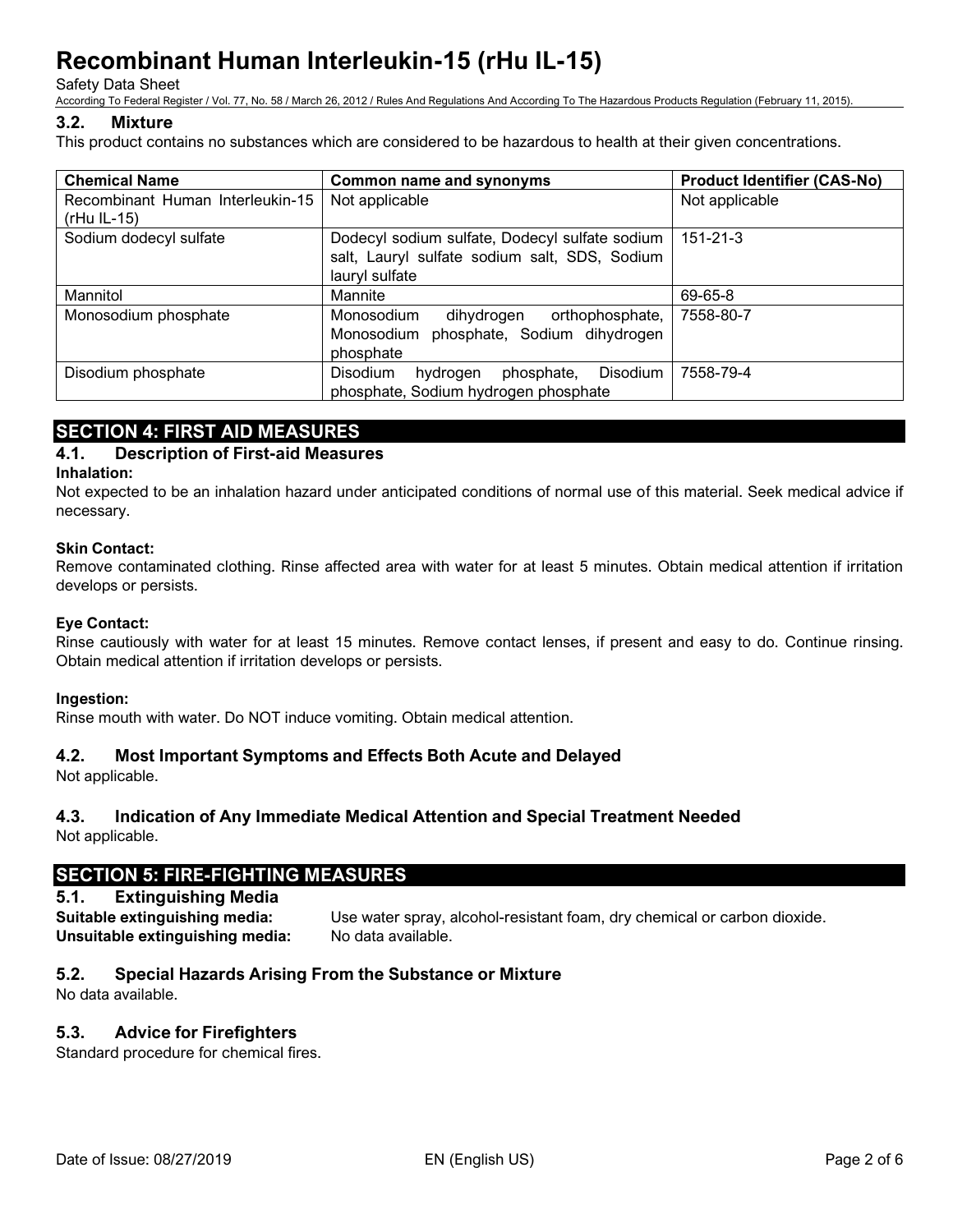#### Safety Data Sheet

According To Federal Register / Vol. 77, No. 58 / March 26, 2012 / Rules And Regulations And According To The Hazardous Products Regulation (February 11, 2015).

# **SECTION 6: ACCIDENTAL RELEASE MEASURES**

**6.1. Personal Precautions, Protective Equipment and Emergency Procedures**

Ensure adequate ventilation. Always wear recommended Personal Protective Equipment. See Section 8 for more detail.

# **6.2. Environmental Precautions**

Do not let product enter drains. Discharge into the environment must be avoided.

# **6.3. Methods and Materials for Containment and Cleaning Up**

Soak up liquid components with inert absorbent material.

## **6.4. Reference to Other Sections**

See Section 8 for exposure controls and personal protection and Section 13 for disposal considerations.

# **SECTION 7: HANDLING AND STORAGE**

#### **7.1. Precautions for Safe Handling**

Use appropriate personal protective equipment (PPE). Avoid contact with skin and eyes.

## **7.2. Conditions for Safe Storage, Including Any Incompatibilities**

Keep container tightly closed in a dry, well-ventilated place and at a temperature of 2-8°C.

# **7.3. Specific End Use(s)**

Apart from the uses mentioned in section 1.2 no other specific uses are stipulated.

# **SECTION 8: EXPOSURE CONTROLS/PERSONAL PROTECTION**

# **8.1. Control Parameters**

The product contains no substances with occupational exposure limit values from the manufacturer, supplier, importer, or the appropriate advisory agency including: ACGIH (TLV), AIHA (WEEL), NIOSH (REL), OSHA (PEL), Canadian provincial governments, or the Mexican government.

## **8.2. Exposure Controls**

## **Appropriate Engineering Controls:**

Emergency eye wash fountains and safety showers should be available in the immediate vicinity of any potential exposure. Ensure adequate ventilation, especially in confined areas. Handle in accordance with good industrial hygiene and safety practice.

## **Personal Protective Equipment (PPE):**



#### **Hand Protection:**

Handle with gloves. Gloves must be inspected prior to use. Use proper glove removal technique (without touching glove's outer surface) to avoid skin contact with this product. Dispose of contaminated gloves after use in accordance with applicable laws and good laboratory practices. Wash and dry hands.

#### **Eye Protection:**

Use face shield, chemical goggles or safety glasses tested and approved under appropriate government standards such as NIOSH (US) or EN 166 (EU).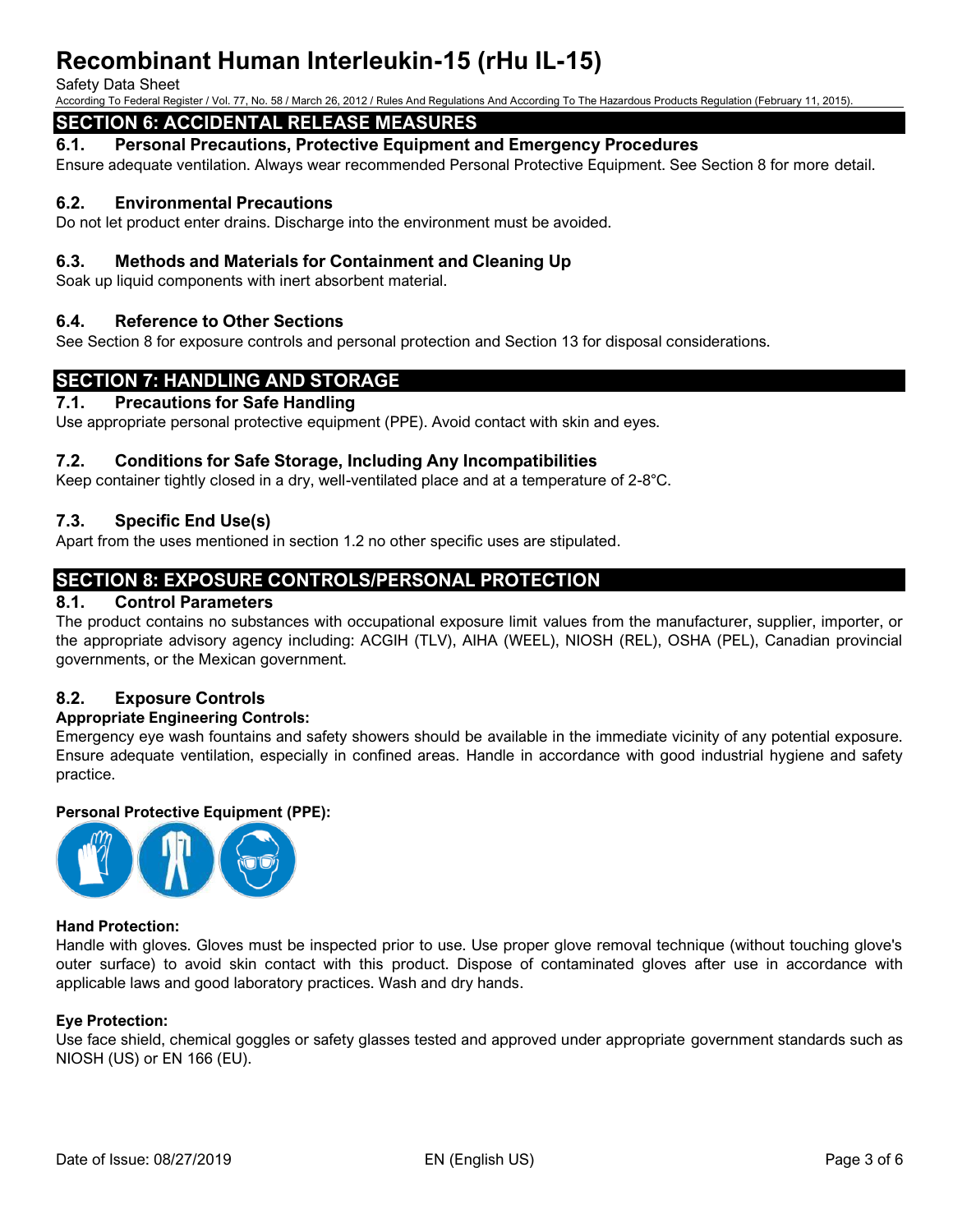Safety Data Sheet

According To Federal Register / Vol. 77, No. 58 / March 26, 2012 / Rules And Regulations And According To The Hazardous Products Regulation (February 11, 2015).

### **Skin and Body Protection:**

Complete suit protecting against chemicals. The type of protective equipment must be selected according to the concentration, amount of the hazardous substance at the specific workplace and appropriate risk assessment.

### **Respiratory Protection:**

In case of inadequate ventilation, oxygen deficient atmosphere, or where exposure levels are not known wear approved respirators and components tested and approved under appropriate government standards such as NIOSH (US) or CEN (EU).

#### **Hygiene measures:**

Handle in accordance with good industrial hygiene and safety practice.

#### **Environmental Exposure Controls:**

Do not let product enter drains.

# **SECTION 9: PHYSICAL AND CHEMICAL PROPERTIES**

| <b>Information on Basic Physical and Chemical Properties</b><br>9.1. |                           |
|----------------------------------------------------------------------|---------------------------|
| Appearance                                                           | White to off-white powder |
| Odor                                                                 | Odorless                  |
| Odor threshold                                                       | Not available             |
| pH                                                                   | Not available             |
| Melting point/freezing point                                         | Not available             |
| Boiling point/boiling range                                          | Not available             |
| Flash point                                                          | Not available             |
| Evaporation rate                                                     | Not available             |
| Flammability (solid, gas)                                            | Not available             |
| Lower flammable limit                                                | Not available             |
| Upper flammable limit                                                | Not available             |
| Vapor pressure                                                       | Not available             |
| Relative vapor density at 20°C                                       | Not available             |
| Relative density                                                     | Not available             |
| Solubility                                                           | Not available             |
| Partition coefficient: N-Octanol/Water                               | Not available             |
| Auto-ignition temperature                                            | Not available             |
| Viscosity                                                            | Not available             |
|                                                                      |                           |

# **SECTION 10: STABILITY AND REACTIVITY**

**10.1. Reactivity:**

No data available.

## **10.2. Chemical Stability:**

Stable under recommended handling and storage conditions (see Section 7).

## **10.3. Possibility of Hazardous Reactions:**

No data available.

## **10.4. Conditions to Avoid:**

No data available.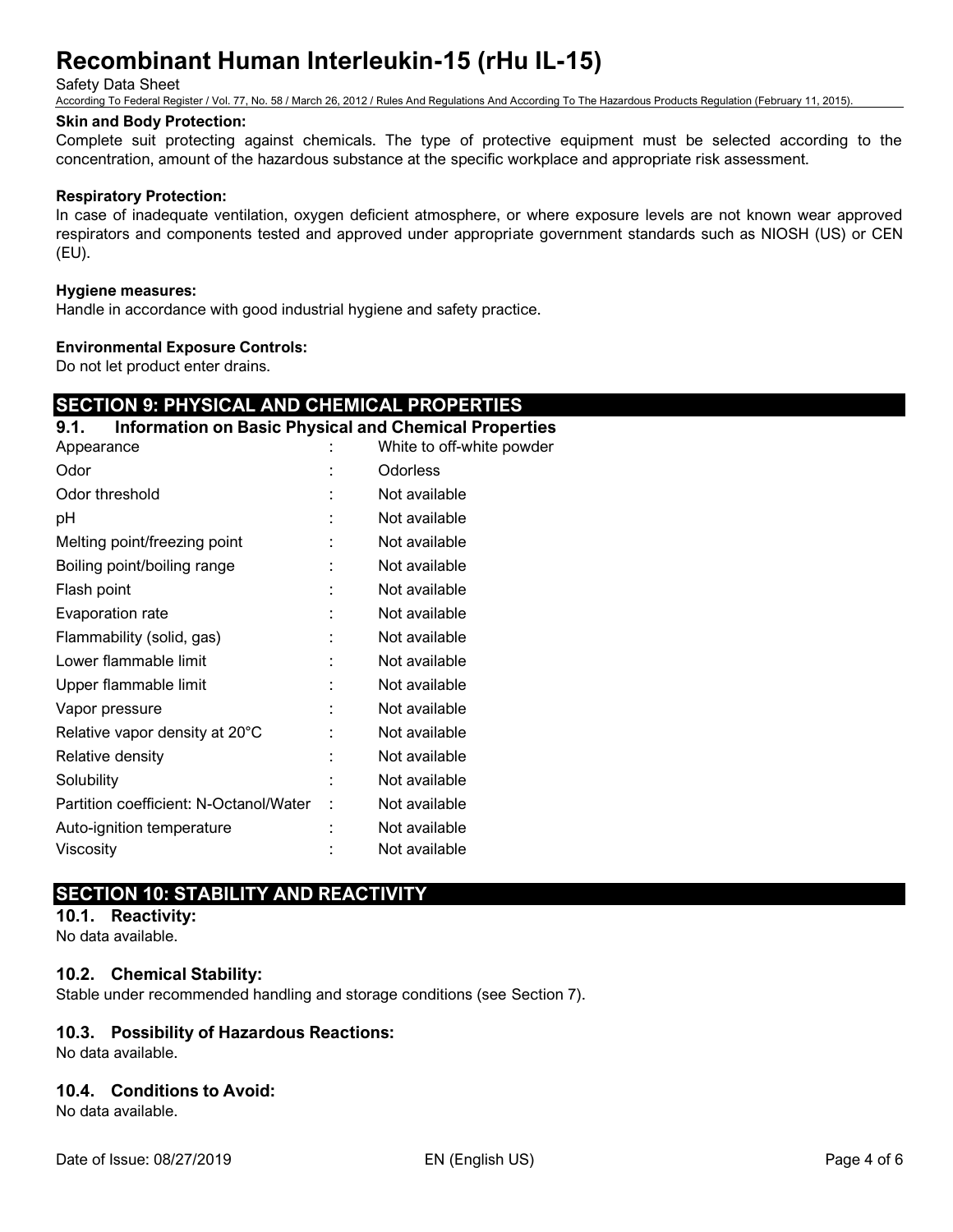Safety Data Sheet

According To Federal Register / Vol. 77, No. 58 / March 26, 2012 / Rules And Regulations And According To The Hazardous Products Regulation (February 11, 2015).

## **10.5. Incompatible Materials:**

No data available.

# **10.6. Hazardous Decomposition Products:**

Under normal conditions of storage and use, hazardous decomposition products should not be produced.

# **SECTION 11: TOXICOLOGICAL INFORMATION**

### **11.1. Information on Toxicological Effects**

There is no data available indicating acute toxicity.

| <b>Inhalation Exposure</b>                           | Not classified |
|------------------------------------------------------|----------------|
| Ingestion Exposure                                   | Not classified |
| Skin Exposure                                        | Not classified |
| Eye Exposure                                         | Not classified |
| <b>Germ Cell Mutagenicity</b>                        | Not classified |
| Carcinogenicity                                      | Not classified |
| <b>Reproductive Toxicity</b>                         | Not classified |
| Specific Target Organ Toxicity (Single Exposure)     | Not classified |
| Specific Target Organ Toxicity (Repeated Exposure) : | Not classified |
| <b>Aspiration Hazard</b>                             | Not classified |

# **SECTION 12: ECOLOGICAL INFORMATION**

**12.1. Ecotoxicity**

No data available.

## **12.2. Persistence and Degradability**

No data available.

## **12.3. Bioaccumulative Potential**

No data available.

## **12.4. Mobility in Soil**

No data available.

## **12.5. Other Adverse Effects**

No data available.

# **SECTION 13: DISPOSAL CONSIDERATIONS**

## **13.1. Waste treatment methods**

Treatment of waste per local authority regulations. Empty containers may retain product residues. Avoid disposal of material into untreated sewers. Disposal of this product, solutions and any by-products should at all times comply with the requirements of environmental protection and waste disposal legislation and any regional, national and local authority requirements.